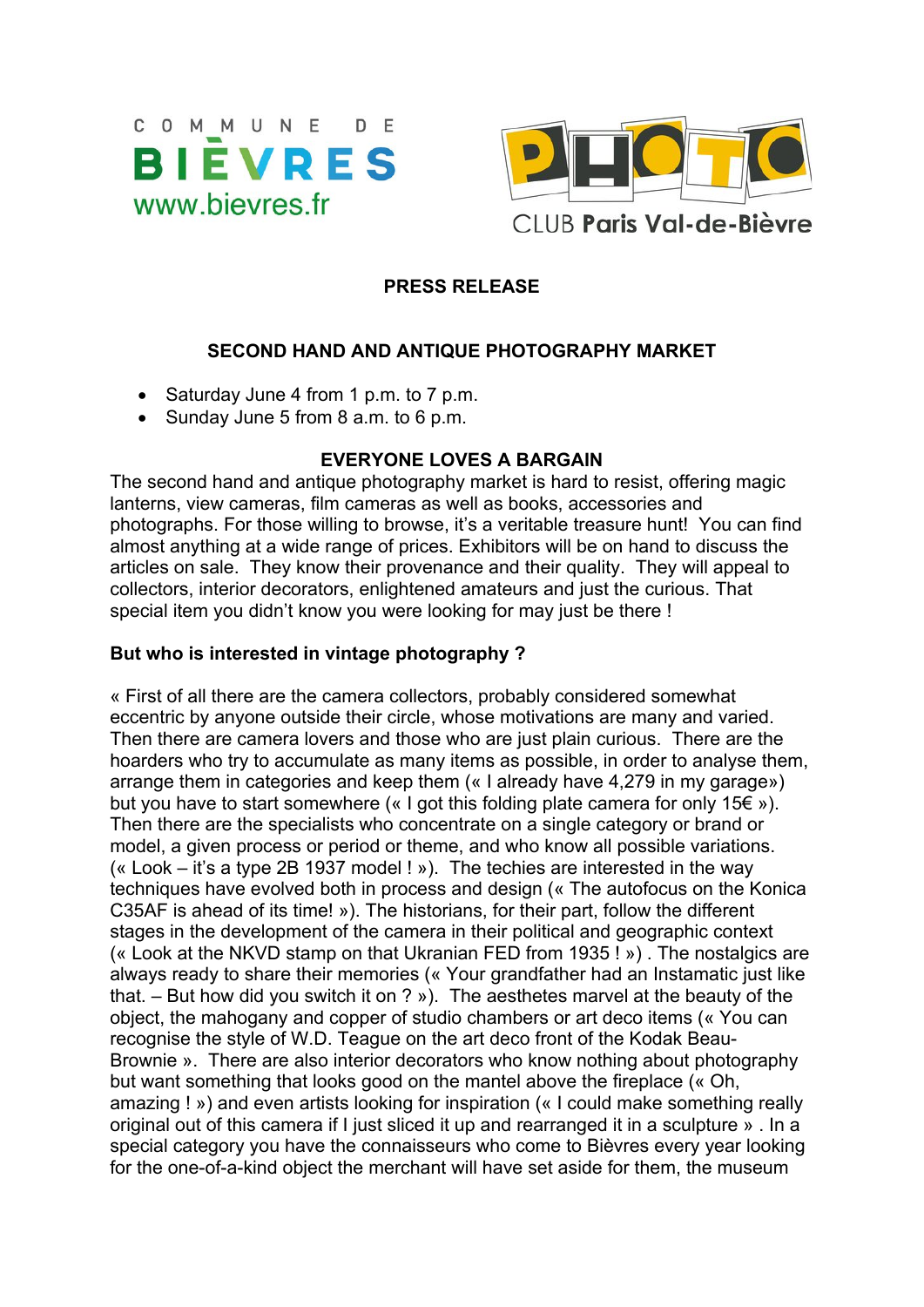piece that only true experts can appreciate (« That three-colour leather camera with a triple accordion is in excellent shape ! »). And since some items appreciate in value over the years, there are always a few speculators (« It's going for 15,000€ today but soon it will be worth a lot more »).

And we musn't forget moving pictures, which are also well represented at the Fair. There are cameras from the beginning of the movie era or even before : (« Here's a complete theatre-model Praxinoscope ! » or « Yes, that Pathé box would work well with the Baby projector ».)

Along with collectors and decorators, second-hand dealers come to Bièvres to add to their stock which they will then sell at other fairs and shops, particularly abroad (in America or Asia) where vintage equipment is rare and highly valued.

In this part of the Fair old photographs (prints, plates, daguerrotypes) are offered for sale to potential buyers from all of the above categories but primarily to artists because this is a part of the art market with its own codes and customs (« How many prints were made of this ? »). Other documents, books, magazines, etc. interest the bibliophiles or those looking for reference material (« What do you have on Nadar ? »).

To sum up, the people you meet in this part of the Fair are more varied and diverse (including geographically) than one might think. Come and see for yourself! » , says Gérard Schneck, collector and member of the Paris-Val-de-Bièvres Photo Club.

# **THE NEW EQUIPMENT AND SERVICES MARKET**

Allée de la Terrasse

- Saturday June 4 from 1 p.m. to 6 p.m.
- Sunday June 5 from 9 a.m. to 6 p.m.

# **WHAT'S NEW AT THE NEW EQUIPMENT AND SERVICES MARKET ?**

The new equipment market was created a few years ago to present the latest developments in photographic equipment. Specialists will be available to provide advice and let you try out the latest models, often offered at special promotional prices.

The services side of the market proposes printers, photography-oriented travel, equipment and products used in film (analog) photography and vintage proccesses. This year new exhibitors will be present together with the major brands such as KODAK, LOMOGRAPHY, TETENAL and ILFORD. And for the first time « Marinette's studio » will be proposing a variety of events :

#### **Photowalks :**

Baptiste from EMGK Photography will be leading photography walks, an excellent opportunity to try out black and white or colour photography with advice from an expert quide.

## **Wet plate photography :**

Discover the vintage technique of wet plate or collodion photography in Enzo Lucia's famous roving studio. Possibility to develop prints in different formats .

#### **Cyanotype workshop :**

Demonstrations and activities involving the discovery of cyanotyope photography by the artist Carasco.

#### **Instant photo shoots :**

Take snapshot portraits using a 4x5 chamber for printing on Fuji Instax Wide paper.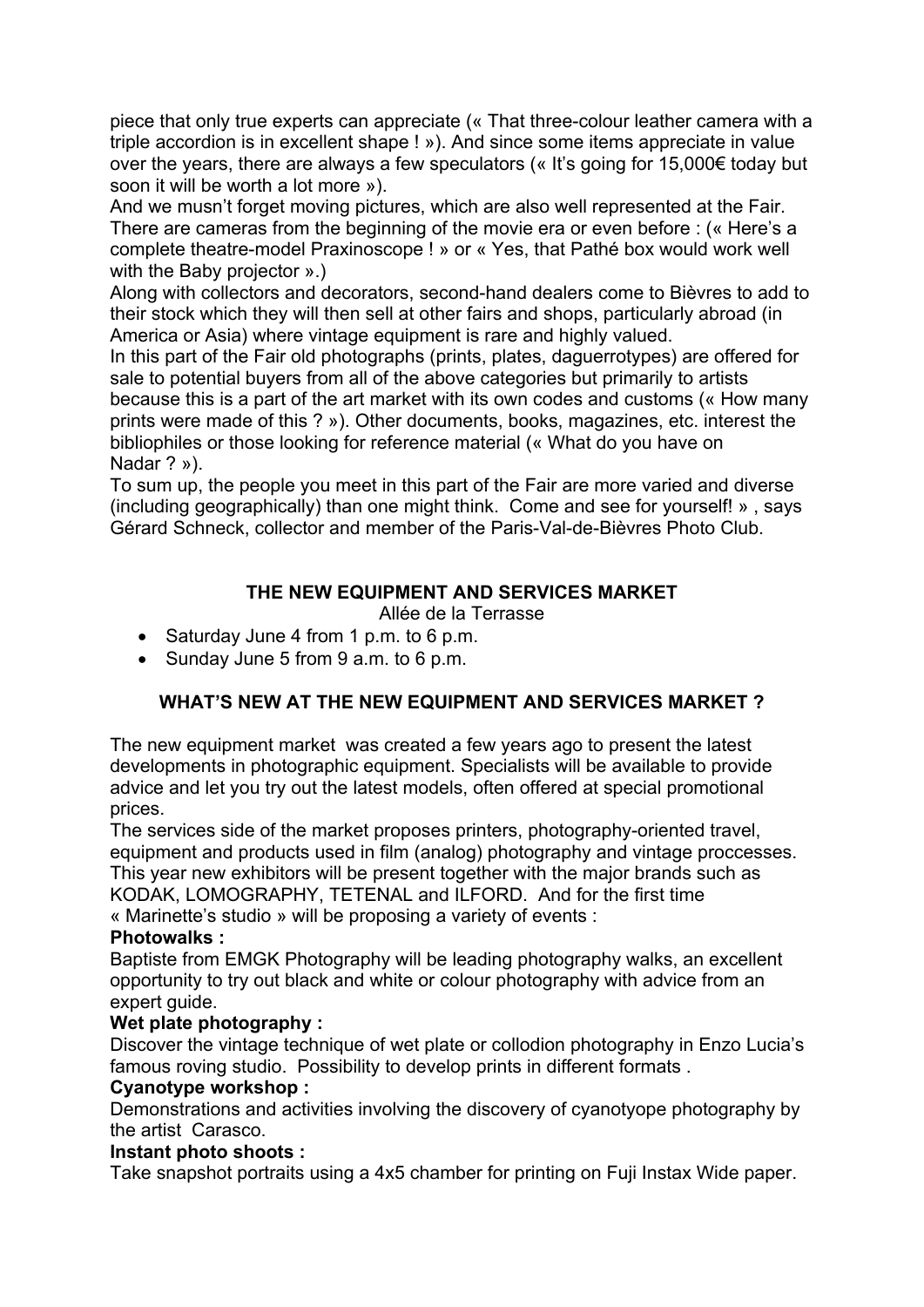### **Emulsion lift transfers :**

To fully understand the magic of instant photography, this workshop involves lifting the positive emulsion of a photo and transferring it to any hard or soft backing. Other demonstrators will be offering workshops on alternative techniques. Arsiloe will demonstrate gold tone or orotone photography (black and white print on glass, transformation to sepia, application of gold leaf) and the famous Catawiki site will have a number of experts on hand to provide advice.

## **THE ARTISTS' MARKET**

Rue Léon Mignotte Sunday June 5 from 9 a.m. to 6 p.m.

The artists' market was the starting point of the Fair in 1964. Man Ray participated and sold 5 photos for almost nothing! Today a large number of photographers will be showing their work either individually or in groups. This is an opportunity to discover new artists and their techniques.

A jury of well-known professionals in the field of photography will visit all the stands Sunday morning and award prizes on Sunday afternoon, including the **Jean and André Fage Grand Prize** which entitles the winner to show his or her work at the Galerie Daguerre (Paris 14).

Numerous sponsors offer generous prizes and gift certificates.

Winning an award at the Fair has been a springboard to many an artist's career.

## **Jury President 2022 : Thomas Goupille**

Thomas Goupille, author and director of documentaries, created the Cinq26 production studio and a DVD magazine of the same name devoted to the world of photography. He was the initiator of the « Darkroom Rumour » project.

#### **Members of the jury**

**Emmanuel Bacquet**, Head of the documentary film programme at the European House of Photography museum

**Odile Bernard-Schroder,** photographer and artist, maker of films, objects and installations

**François Bouchara**, producer

**Sara Imloul**, photographer and artist.

## **Thirteenth annual Bièvres Encounters**

- **Saturday June 4 from 4 p.m. to 6 p.m.**
- **Sunday June 5 from 10 a.m. to 5 p.m.**

**Salle du Conseil (Town Hall) Place de la Mairie**

Throughout the duration of the Fair, the Encounters provide a forum for talks by recognised professionals in the field of photography. A Q+A will follow each talk.

## **Among the topics treated :**

*Publishing a successful photo book*, by John Briens, technical advisor with Escourbiac printers.

*Art or science ? The methodology of image creation*, by Julien Appuzzese, founder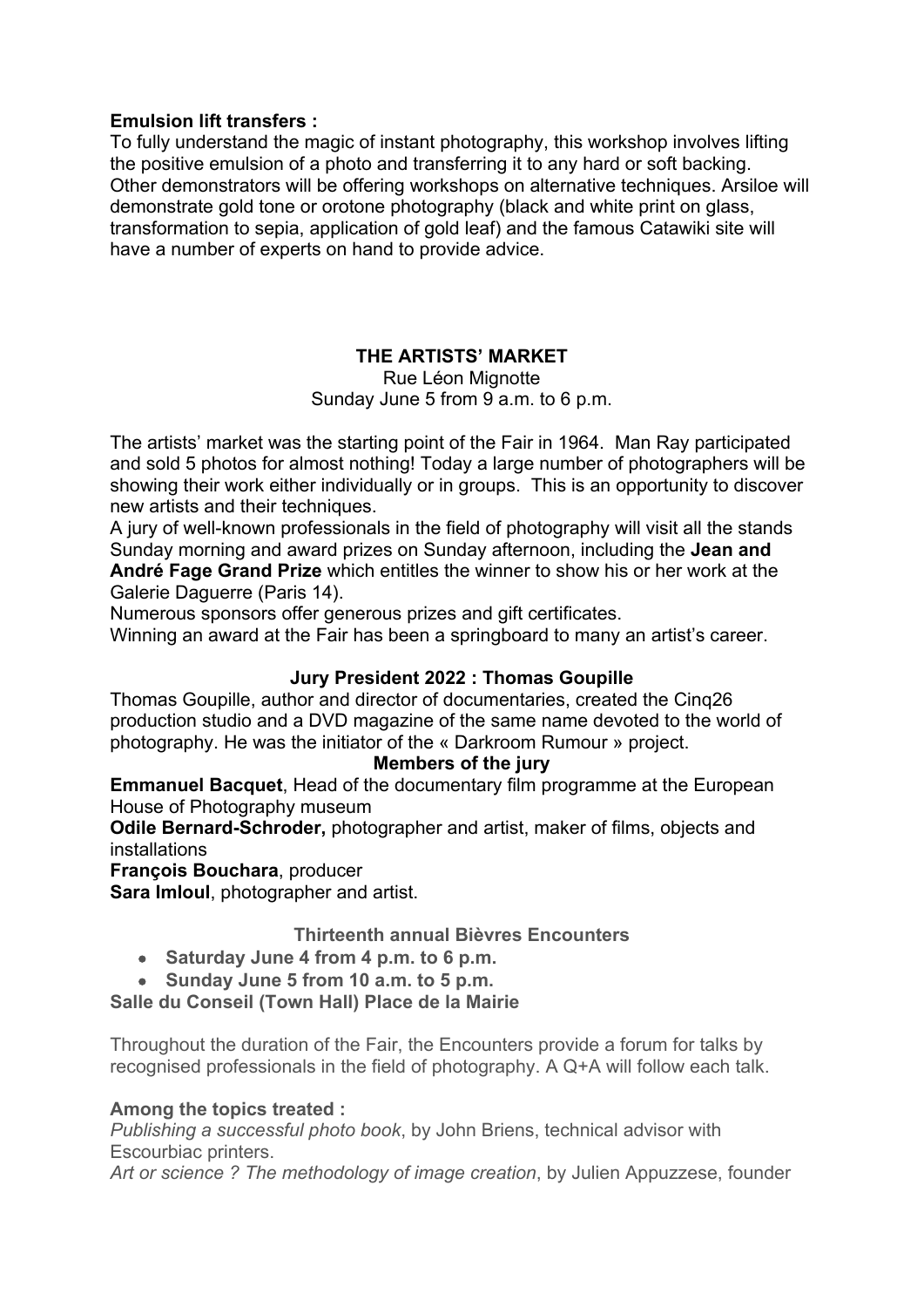and director of the Julien Appuzzese Studio and Fujifilm ambassador.

*The value of digital cameras as collectors' items*, by Frédéric Loquin from Catawiki *Travel photography : how to take successful photos,* by Vincent Frances,

professional photographer, founder of the « Photographes du Monde » specialised travel agency

*What is a traditional paper and how to choose the appropriate printing medium,* by Julien Lagaye, specialist with Digital Fina Art

*Fine art prints, or how to accomplish the art of photography,*by Gautier Van Lieshout from Dyagonal Laboratories

The National Association of Iconographs will discuss this highly specialised career.

### **PRACTICAL INFORMATION – ADMISSION FREE**

#### **DURING THE FAIR EXHIBITIONS WILL BE HELD AT** :

- ↗ La Grange aux Fraises
- 3, rue de Paris
- ↗ La Maison des Photographes
- et de l'Image

Rue de la Terrasse

- ↗ Streets in the town centre, Bièvres
- ↗ Le Musée français de la

photographie

↗78, rue de Paris

Le Mille Feuilles bookshop

28, rue de l'Eglise

#### **International Second hand and antique photography market**

Saturday June 4 from 1 p.m. to 7 p.m. Sunday June 5 from 8 a.m. to 6 p.m.

#### **New equipment and services market**

Saturday June 4 from 1 p.m. to 6 p.m. Sunday June 5 from 8 a.m. to 6 p.m.

#### **Artists' market**

Sunday June 4 from 9 a.m. to 6 p.m

#### **Awards Ceremony, Artists' Market**

Sunday June 5 at 3:30 p.m.

#### **Patrick Tourneboeuf Exhibition**

Saturday June 4 and Sunday June 5 from 10 a.m. to 6 p.m.

#### **Access :**

**B**y car by the A6/A10 or D-906 (19 kilometres south of Paris)